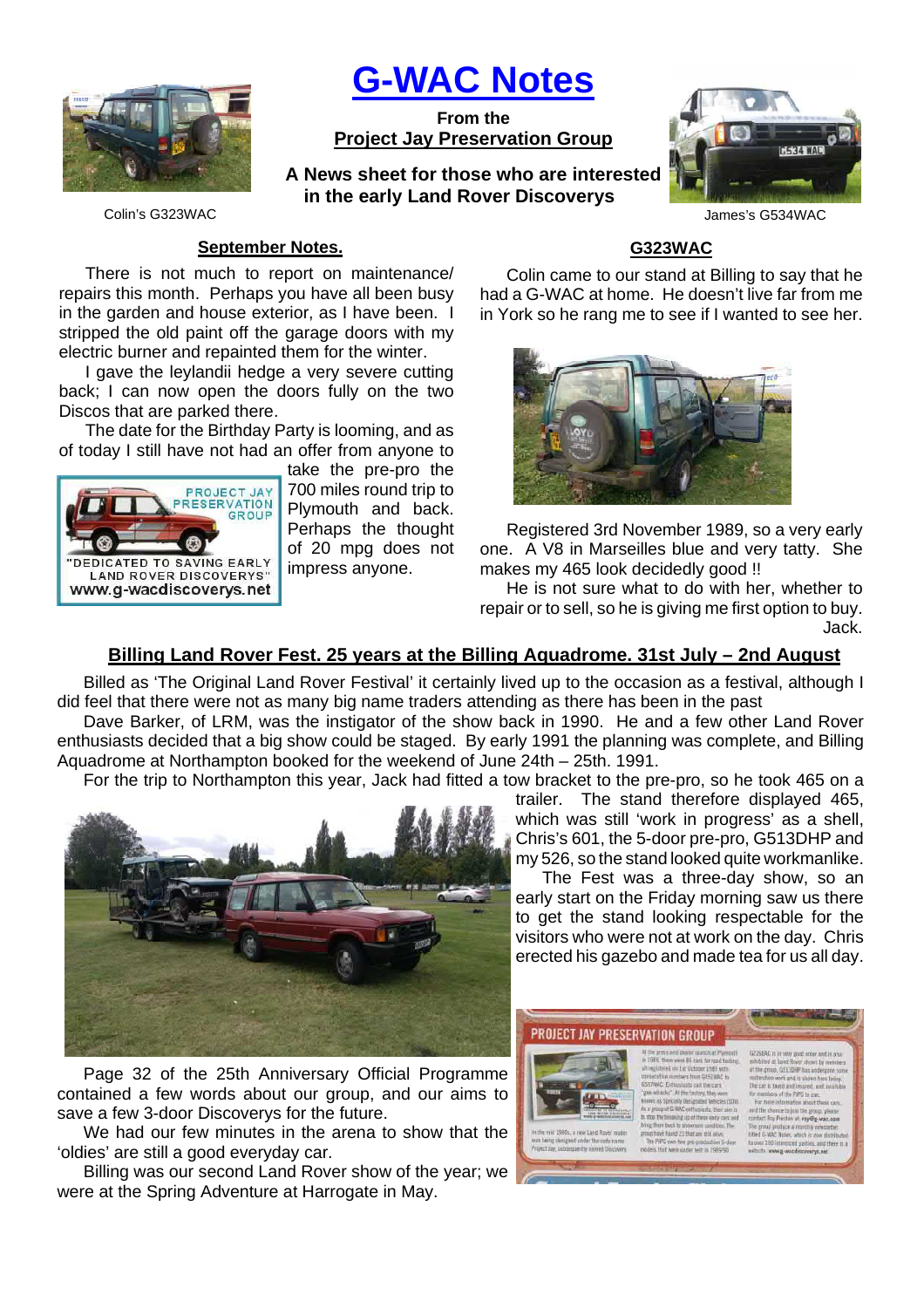### **Silencer problems.**

In my Discovery 200 Tdi, VIN: JAO20336 I could hear an annoying metallic clink, especially when accelerating. A closer examination revealed that the middle silencer was to blame, apparently because a sieve plate had peeled off.

So I decided to change the exhaust. In the Land Rover Parts catalogue, I saw to VIN HA (this includes all G-WACs) only the rear silencer with tailpipe (NTC7119) is available. The middle silencer (NTC6791) must extra be ordered.





From VIN HA, what my Discovery has, there is the spare part ESR 238 with centre muffler, tailpipe and end silencer. So I ordered this spare part, which is supplied for transport with separate middle silencer.



Since the tailpipe was too far bent upward, it was not possible to mount the exhaust. So I joined the centre silencer with a long, close fitting sleeve with the existing exhaust pipe, and let stand the old end silencer.

So now just everything is o.k. and the ugly clang has disappeared.

I suspect that it was built in the transition period to HA until from HA, with just Land Rover available exhaust parts.

Dr. Diether Hofmann. Germany.

**PETER JAMES** INSURANCE. 772, Hagley Road West, Oldbury, West Midlands. B68 0PJ. Telephone: 0121 506 6040. www.peterjamesinsurance.co.uk



## **Forthcoming events**

10-11th October

 Plymouth Birthday Weekend. The annual return to the place where the Discovery was launched to the Press and Dealers in 1989. http://www.discoverybirthdayparty.co.uk/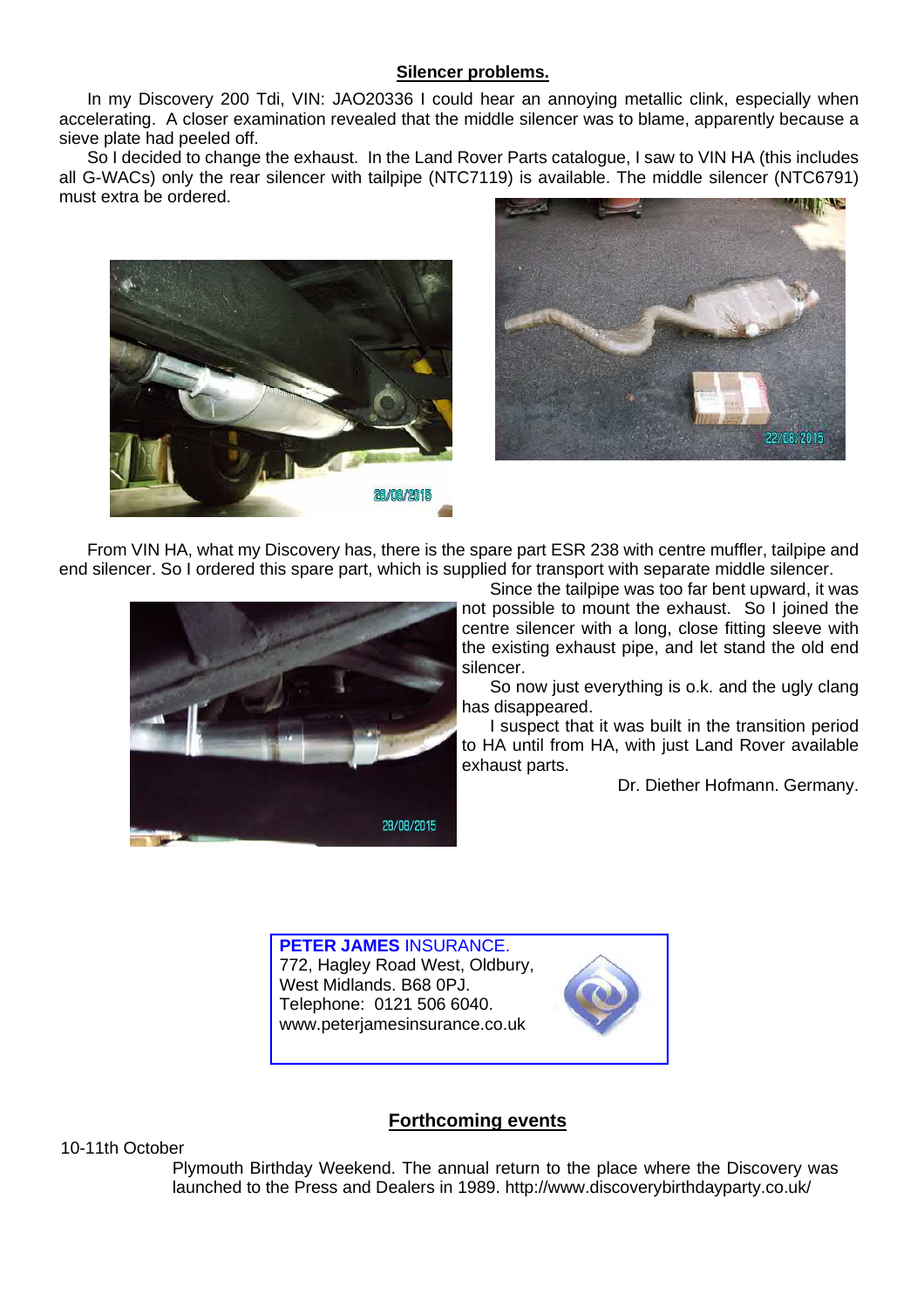## **LRO Show Peterborough. 19th – 20th September**

We had a good corner pitch at the show, giving us two sides open to the visitors. In the Club Focus section of the Official Programme, we had a quarter page write-up describing the cars on the stand.

Mark came up from Devon with 494, James cycled down from Yorkshire for his charity run, while Lucy followed him with 534 to the show. Patrick took the pre-pro, G513DHP, down for me, and Margaret and I took 526. .

The position of the stand caused a few gasps from the visitors as they first saw one G-WAC and then another round the corner of the stand, and then

another. One day we may have all 21 surviving launch cars at a show.

With only four cars, a caravan, Patrick's gazebo and two tents on the pitch, there was plenty of space for the visitors to inspect the display and crawl underneath



There were no club activities in the arena this year.

Kevin Bates, of Duckworth Parts, is always on the lookout for obsolete parts for us, and this time he had a new genuine rear silencer and tail pipe for my V8 G478WAC. I took the opportunity to buy it, and a spare fuel and oil filter at show prices, for 526.

Among his old stock are a few Panel Assembly-Facia Console, part number BTR3672, which he will post to you at a reasonable cost. It is the panel that the heater controls are situated in, and very vulnerable to cracking when work is being carried out to the dash. The plastic is not coloured, so we would need to find a Sonar Blue spray can, to match the rest of the plastic interior.

The weather was very good all weekend, although a little cold at night for the campers.

The East of England Showground is a very good venue for the show, and we will be back next year, with a larger contingent of G-WACs.







upplier of Land Rover Genuine Parts & Accessories for all models and ages' onate about the Land Royer brand with over 30 years k d avn Passionate about the Land rover brand with c<br>20,000 sq ft parts warehouse<br>Representation at all major Land Rover shows<br>Exay to use webshop and eBay shop<br>Exact orders are welcome

us at: www.duckworthparts.co.uk

Duckworth Parts, Duckworth Land Rover 01673 799396 duckworthparts.co.uk